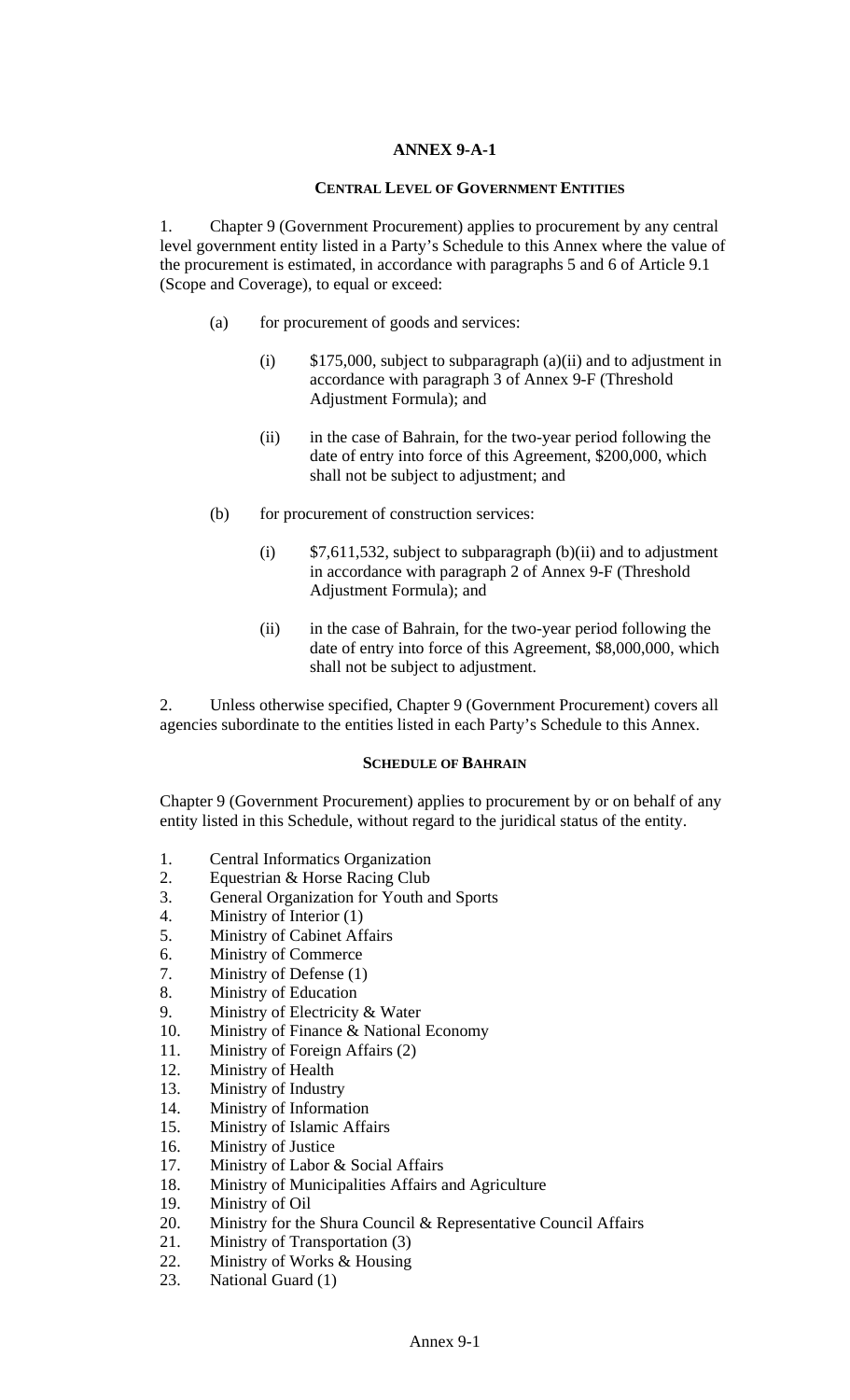- 24. Public Commission for the Protection of Marine Resources,
- Environment & Wildlife
- 25. Supreme Council for Oil
- 26. Survey & Land Registration Bureau
- 27. Tenders Board
- 28. Bahrain Monetary Agency (BMA)

## **Notes to Schedule of Bahrain**

- 1. Ministry of Interior, Ministry of Defense, and the National Guard:
	- (a) Goods: This Chapter does not cover the procurement of the following goods:

| <b>FSC 11</b>   | Nuclear Ordnance                                    |
|-----------------|-----------------------------------------------------|
| <b>FSC 18</b>   | <b>Space Vehicles</b>                               |
| <b>FSC 19</b>   | Ships, Small Craft, Pontoons, and Floating Docks    |
| <b>FSC 20</b>   | Ship and Marine Equipment                           |
| <b>FSC 2350</b> | Combat, Assault & Tactical Vehicles, Tracked        |
| <b>FSC 51</b>   | <b>Hand Tools</b>                                   |
| <b>FSC 52</b>   | <b>Measuring Tools</b>                              |
| <b>FSC 60</b>   | Fiber Optics Materials, Components, Assemblies, and |
|                 | Accessories                                         |
| <b>FSC 8140</b> | Ammunition & Nuclear Ordnance Boxes, Packages &     |
|                 | <b>Special Containers</b>                           |

NB: Whether a good is included within the scope of this Note shall be determined solely according to the descriptions provided in the right column above. U.S. Federal Supply Codes are provided for reference purposes only. (For a complete listing of the United States Federal Supply Codes, to which the Bahrain categories are approximately equivalent, see [http://www.scrantonrtg.com/secrc/fsc](http://www.scrantonrtg.com/secrc/fsc-codes/fsc.html)[codes/fsc.html.](http://www.scrantonrtg.com/secrc/fsc-codes/fsc.html))

(b) Services: The Chapter does not cover services in the following categories, as elaborated in the Common Classification System and the WTO system of classification – MTN.GNS/W/120 (for a complete listing of Common Classification System, see http://www.tcc.mac.doc.gov/cgibin/doit.cgi?204:66:601961876:49#An1001.1b-2-B):

Design, development, integration, testing, evaluation, maintenance, repair, modification, rebuilding and installation of military systems and equipment (approximately equivalent to relevant parts of U.S. Product Service Codes A & J).

(c) This Chapter generally does not cover the procurement of the goods in the following categories, due to the application of Article 20.2 (Essential Security):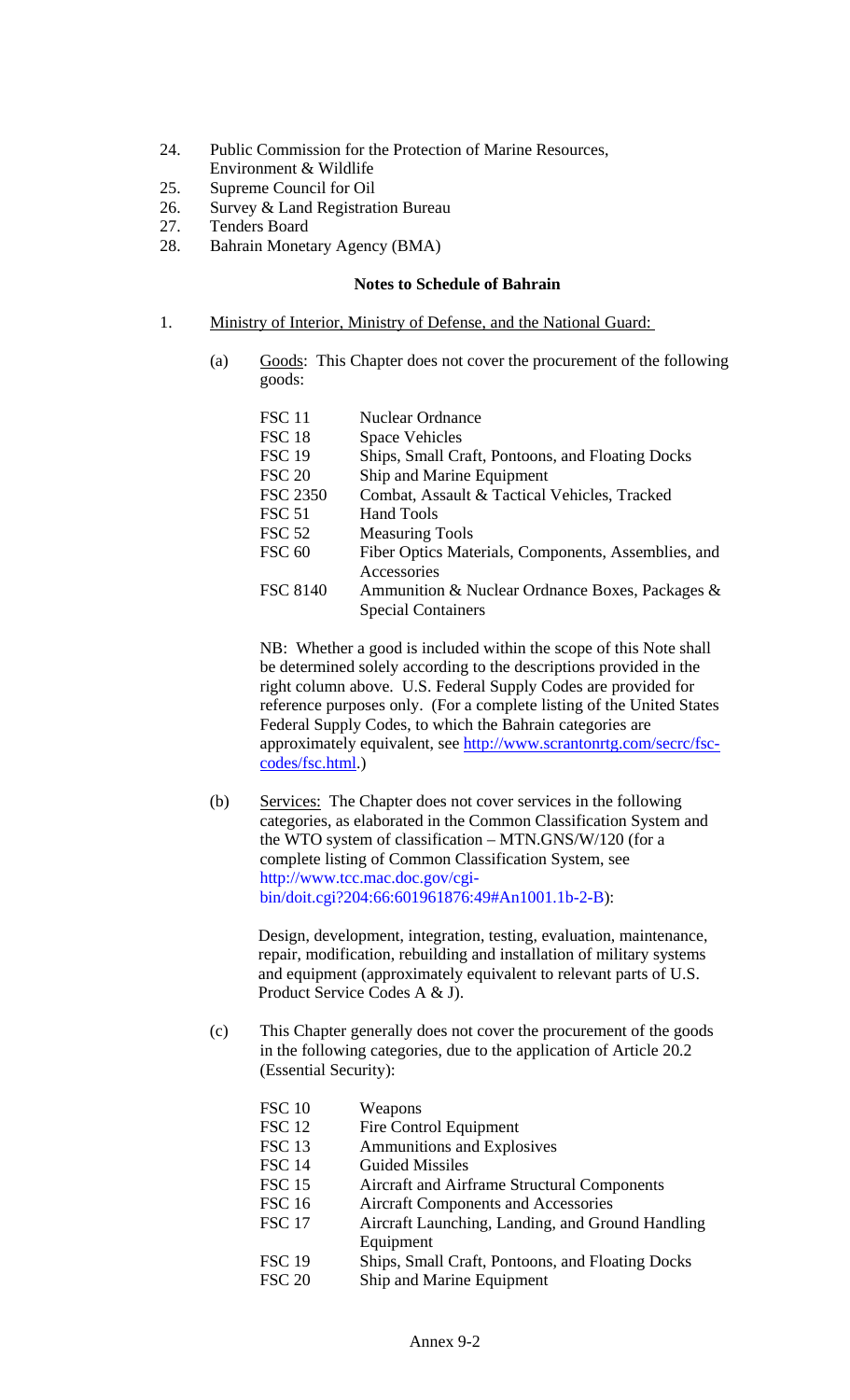| <b>FSC 28</b> | Engines, Turbines, and Components                     |
|---------------|-------------------------------------------------------|
| <b>FSC 31</b> | <b>Bearings</b>                                       |
| <b>FSC 58</b> | Communications, Detection, and Coherent Radiation     |
| <b>FSC 59</b> | <b>Electrical and Electronic Equipment Components</b> |
| <b>FSC 70</b> | Automatic Data Processing Equipment, Software,        |
|               | Supplies, and Support Equipment                       |
| <b>FSC 95</b> | Metal Bars, Sheets, and Shapes                        |
|               |                                                       |

2. Ministry of Foreign Affairs: This Chapter does not cover procurement of goods and services for the construction and operation of chanceries outside the territory of Bahrain.

3. Ministry of Transportation: This Chapter does not cover procurement by Civil Aviation Affairs.

#### **SCHEDULE OF THE UNITED STATES**

- 1. American Battle Monuments Commission
- 2. Commission on Civil Rights
- 3. Commodity Futures Trading Commission
- 4. Consumer Product Safety Commission
- 5. Broadcasting Board of Governors
- 6. Corporation for National and Community Service
- 7. Department of Agriculture (1)
- 8. Department of Commerce (2)
- 9. Department of Defense (3)
- 10. Department of Education
- 11. Department of Energy (4)
- 12. Department of Health and Human Services
- 13. Department of Homeland Security (5)
- 14. Department of Housing and Urban Development
- 15. Department of the Interior, including the Bureau of Reclamation
- 16. Department of Justice
- 17. Department of Labor
- 18. Department of State
- 19. Department of Transportation (6)
- 20. Department of the Treasury
- 21. Department of Veterans Affairs
- 22. Environmental Protection Agency
- 23. Equal Employment Opportunity Commission
- 24. Executive Office of the President
- 25. Export-Import Bank of the United States
- 26. Farm Credit Administration
- 27. Federal Communications Commission
- 28. Federal Deposit Insurance Corporation
- 29. Federal Housing Finance Board
- 30. Federal Maritime Commission
- 31. Federal Mediation and Conciliation Service
- 32. Federal Trade Commission
- 33. General Services Administration (7)
- 34. Merit Systems Protection Board
- 35. National Aeronautics and Space Administration
- 36. National Archives and Records Administration
- 37. National Credit Union Administration
- 38. National Labor Relations Board
- 39. National Mediation Board
- 40. National Science Foundation
- 41. National Transportation Safety Board
- 42. Nuclear Regulatory Commission
- 43. Office of Personnel Management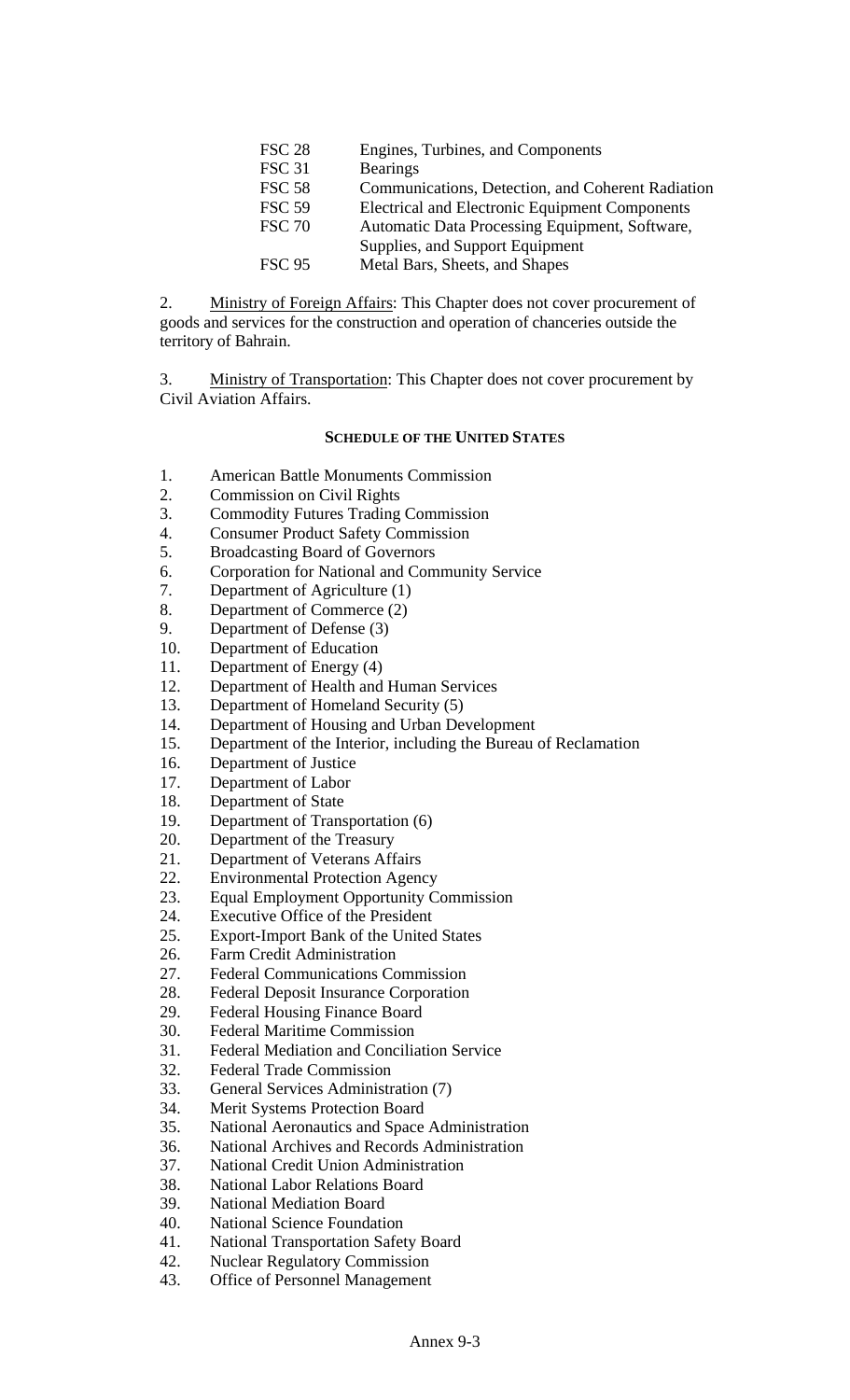- 44. Office of Thrift Supervision
- 45. Overseas Private Investment Corporation
- 46. Peace Corps
- 47. Railroad Retirement Board
- 48. Securities and Exchange Commission
- 49. Selective Service System
- 50. Smithsonian Institution
- 51. United States Agency for International Development (8)
- 52. United States International Trade Commission

#### **Notes to Schedule of the United States**

1. Department of Agriculture: Chapter 9 (Government Procurement) does not cover the procurement of agricultural goods in furtherance of agricultural support programs or human feeding programs.

2. Department of Commerce: Chapter 9 (Government Procurement) does not cover shipbuilding activities of the U.S. National Oceanic and Atmospheric Administration (NOAA).

 3. Department of Defense: Chapter 9 (Government Procurement) does not cover the procurement of the goods in the following FSC categories (for complete listing of U.S. Federal Supply Classification, see *www.scrantonrtg.com/secrc/fsccodes/fsc.html*):

| (a) | <b>FSC 11</b>     | <b>Nuclear Ordnance</b>                                 |
|-----|-------------------|---------------------------------------------------------|
|     | <b>FSC 18</b>     | <b>Space Vehicles</b>                                   |
|     | <b>FSC 19</b>     | Ships, Small Craft, Pontoons, and Floating Docks (the   |
|     |                   | part of this classification defined as naval vessels or |
|     |                   | major components of the hull or superstructure thereof) |
|     | <b>FSC 20</b>     | Ship and Marine Equipment (the part of this             |
|     |                   | classification defined as naval vessels or major        |
|     |                   | components of the hull or superstructure thereof)       |
|     | <b>FSC 2310</b>   | Passenger Motor Vehicles (only Buses)                   |
|     | <b>FSC 2350</b>   | Combat, Assault & Tactical Vehicles, Tracked            |
|     | FSC <sub>51</sub> | <b>Hand Tools</b>                                       |
|     | <b>FSC 52</b>     | <b>Measuring Tools</b>                                  |
|     | <b>FSC 60</b>     | Fiber Optics Materials, Components, Assemblies, and     |
|     |                   | Accessories                                             |
|     | <b>FSC 8140</b>   | Ammunition & Nuclear Ordnance Boxes, Packages &         |
|     |                   | <b>Special Containers</b>                               |
|     | <b>FSC 83</b>     | Textiles, Leather, Furs, Apparel, Shoes, Tents, and     |
|     |                   | Flags (all elements other than pins, needles, sewing    |
|     |                   | kits, flagstaffs, flagpoles and flagstaff trucks)       |
|     | <b>FSC 84</b>     | Clothing, Individual Equipment, and Insignia (all       |
|     |                   | elements other than Sub-class 8460 -luggage)            |
|     | <b>FSC 89</b>     | Subsistence (all elements other than sub-class 8975 -   |
|     |                   | tobacco products)                                       |
|     |                   |                                                         |

(b) "Specialty metals," defined as steels melted in steel manufacturing facilities located in the United States or its possessions, where the maximum alloy content exceeds one or more of the following limits, must be used in products purchased by the Department of Defense: (1) manganese, 1.65 percent; silicon, 0.60 percent; or copper, 0.60 percent; or which contains more than 0.25 percent of any of the following elements: aluminum, chromium, cobalt, columbium, molybdenum, nickel, titanium, tungsten, or vanadium; (2) metal alloys consisting of nickel, iron-nickel, and cobalt base alloys containing a total of other alloying metals (except iron) in excess of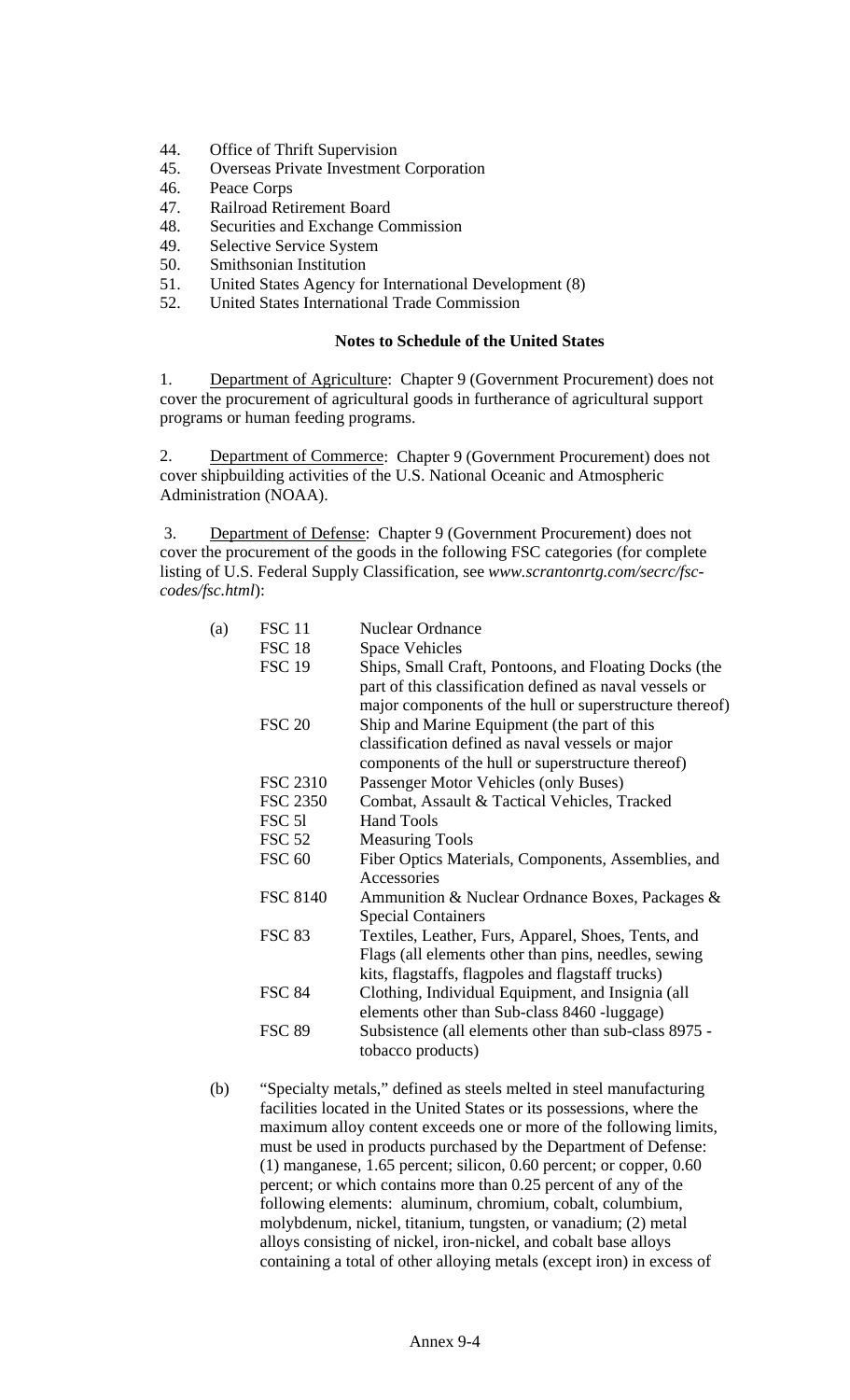10 percent; (3) titanium and titanium alloys; or (4) zirconium base alloys; and

(c) Chapter 9 (Government Procurement) generally does not cover the procurement of the goods in the following FSC categories, due to application of Article 20.2 (Essential Security):

| <b>FSC 10</b> | Weapons                                               |
|---------------|-------------------------------------------------------|
| <b>FSC 12</b> | Fire Control Equipment                                |
| <b>FSC 13</b> | <b>Ammunitions and Explosives</b>                     |
| <b>FSC 14</b> | <b>Guided Missiles</b>                                |
| <b>FSC 15</b> | Aircraft and Airframe Structural Components           |
| <b>FSC 16</b> | <b>Aircraft Components and Accessories</b>            |
| <b>FSC 17</b> | Aircraft Launching, Landing, and Ground Handling      |
|               | Equipment                                             |
| <b>FSC 19</b> | Ships, Small Craft, Pontoons, and Floating Docks      |
| <b>FSC 20</b> | Ship and Marine Equipment                             |
| <b>FSC 28</b> | Engines, Turbines, and Components                     |
| <b>FSC 31</b> | <b>Bearings</b>                                       |
| <b>FSC 58</b> | Communications, Detection, and Coherent Radiation     |
| <b>FSC 59</b> | <b>Electrical and Electronic Equipment Components</b> |
| <b>FSC 95</b> | Metal Bars, Sheets, and Shapes                        |
|               |                                                       |

4. Department of Energy: Chapter 9 (Government Procurement) does not cover national security procurements made in support of safeguarding nuclear materials or technology and entered into under the authority of the Atomic Energy Act, or oil purchases related to the Strategic Petroleum Reserve.

- 5. Department of Homeland Security:
	- (a) Chapter 9 (Government Procurement) does not cover procurement by the Transportation Security Administration.
	- (b) The essential security considerations applicable to the Department of Defense are equally applicable to the U.S. Coast Guard.

 6. Department of Transportation: Chapter 9 (Government Procurement) does not cover procurement by the Federal Aviation Administration.

7. General Services Administration: Chapter 9 (Government Procurement) does not cover the procurement of the goods in the following FSC categories:

| FSC 51          | <b>Hand Tools</b>      |
|-----------------|------------------------|
| <b>FSC 52</b>   | <b>Measuring Tools</b> |
| <b>FSC 7340</b> | Cutlery and Flatware   |

8. United States Agency for International Development: Chapter 9 (Government Procurement) does not cover procurement for the direct purpose of providing foreign assistance.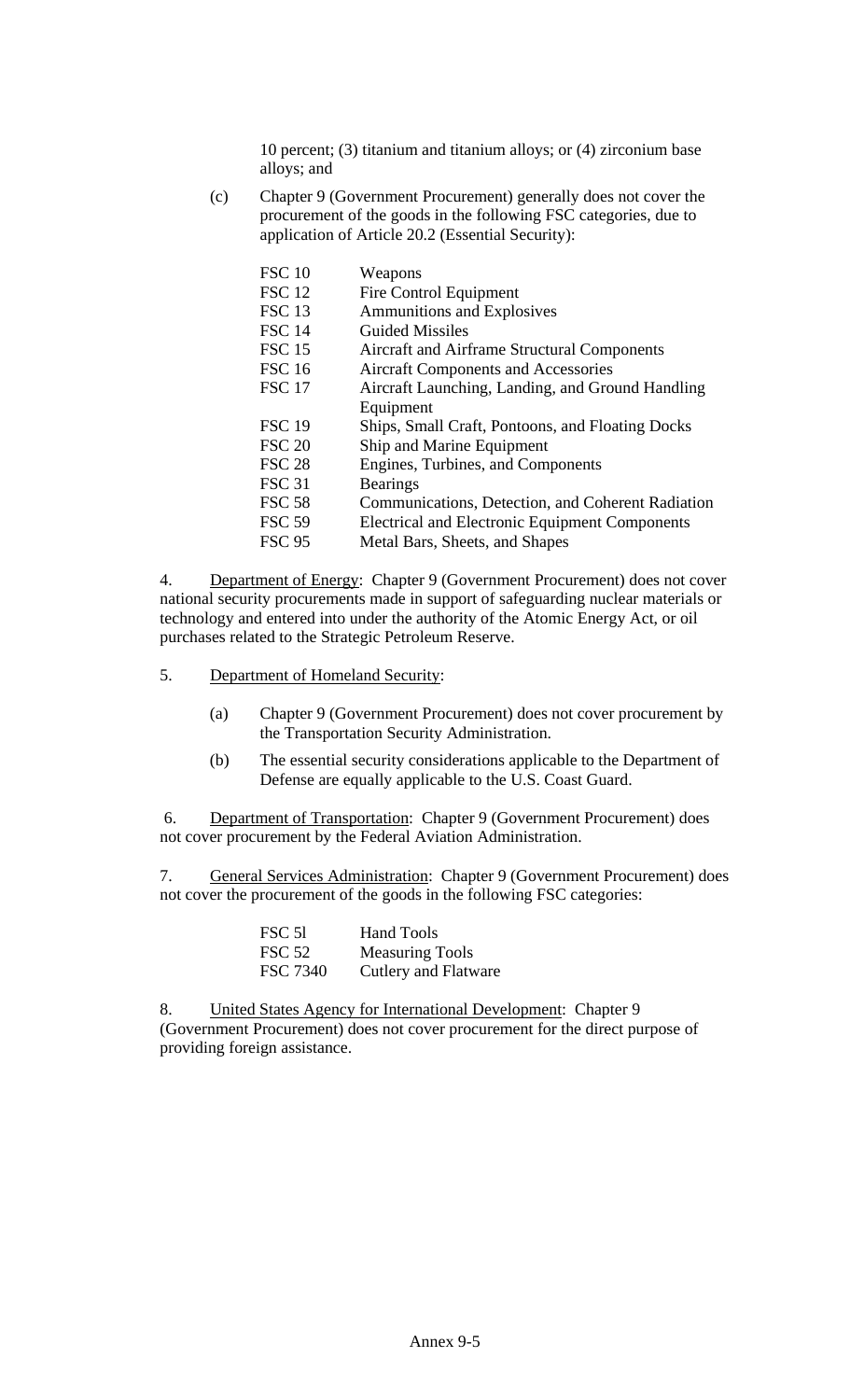## **ANNEX 9-A-2 OTHER ENTITIES**

Chapter 9 (Government Procurement) applies to procurement by the other covered entities listed in a Party's Schedule to this Annex where the value of the procurement is estimated, in accordance with paragraphs 5 and 6 of Article 9.1 (Scope and Coverage) to equal or exceed:

- (a) for procurement of goods and services:
	- (i) by a List A entity, \$250,000, which shall not be subject to adjustment; or
	- (ii) by a List B entity, \$538,000, subject to adjustment in accordance with paragraph 3 of Annex 9-F (Threshold Adjustment Formula); and
- (b) for procurement of construction services by a List A or a List B entity, \$9,368,478, subject to adjustment in accordance with paragraph 2 of Annex 9-F (Threshold Adjustment Formula).

## **SCHEDULE OF BAHRAIN**

Chapter 9 (Government Procurement) applies to procurement by or on behalf of any entity listed in this Schedule, without regard to the juridical status of the entity. Unless otherwise specified, Chapter 9 (Government Procurement) covers all agencies subordinate to the entities listed in this Schedule.

# **List A:**

- 1. Bahrain Center for Studies and Research
- 2. Bahrain Convention & Exhibition Bureau
- 3. Bahrain International Exhibition Center
- 4. Bahrain Training Institute
- 5. Council of Representatives
- 6. Economic Development Board
- 7. General Organization for Social Insurance
- 8. Municipal Councils (including Manama Municipality, Muharraq Municipality, Central area Municipality, Northern area Municipality, and Southern area Municipality)
- 9. National Audit Court
- 10. Pension Fund Commission
- 11. Radio & TV Corporation (1)
- 12. Shura Council
- 13. The High Council for Vocational Training (including Specific Councils for Vocational Training in the Banking Sector, the Hotels and Catering Sector, the Construction Sector, the Gold and Jewelry Sector, and the Industry Sector)
- 14. Telecommunication Regulatory Authority
- 15. The Constitutional Court
- 16. University of Bahrain
- 17. Bahrain Petroleum Co. (BAPCO)

### **Note to Schedule of Bahrain**

1. Radio & TV Corporation: Chapter 9 (Government Procurement) does not cover the acquisition, development, or production of programmed material or the procurement of broadcasting time, as described in CPC 84170. (For a complete listing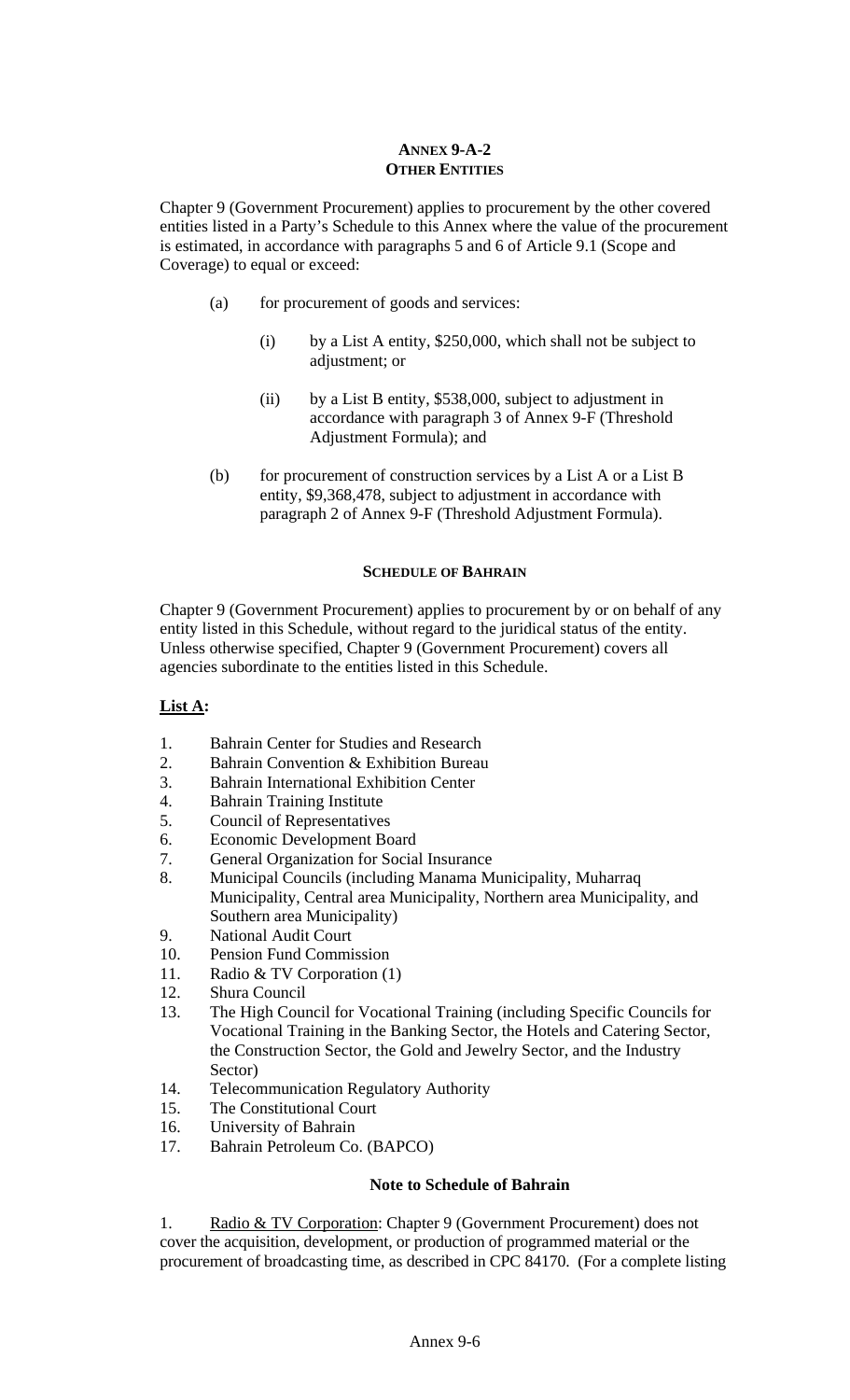of the UN Central Product Classification, Version 1.1, see *<http://unstats.un.org/unsd/cr/registry/regct.asp?Lg=1>*.)

## **SCHEDULE OF THE UNITED STATES**

# **List A:**

- 1. Tennessee Valley Authority
- 2. Bonneville Power Administration
- 3. Western Area Power Administration
- 4. Southeastern Power Administration
- 5. Southwestern Power Administration
- 6. St. Lawrence Seaway Development Corporation

# **List B:**

1. Rural Utilities Service (1)

### **Notes to Schedule of the United States**

- 1. The Rural Utilities Service shall:
	- (a) waive federal buy national requirements imposed as conditions of funding by the Rural Utilities Service for all power generation projects; and
	- (b) apply procurement procedures equivalent to the procedures in the WTO Agreement on Government Procurement and national treatment to funded projects exceeding the thresholds specified in this Schedule.

For greater certainty, Chapter 9 (Government Procurement) does not apply to any other aspect of procurement by the Rural Utilities Service, including any restrictions the Rural Utilities Service places on financing for telecommunications projects.

2. With respect to procurement by entities listed in this Schedule, Chapter 9 (Government Procurement) does not apply to restrictions attached to Federal funds for airport projects.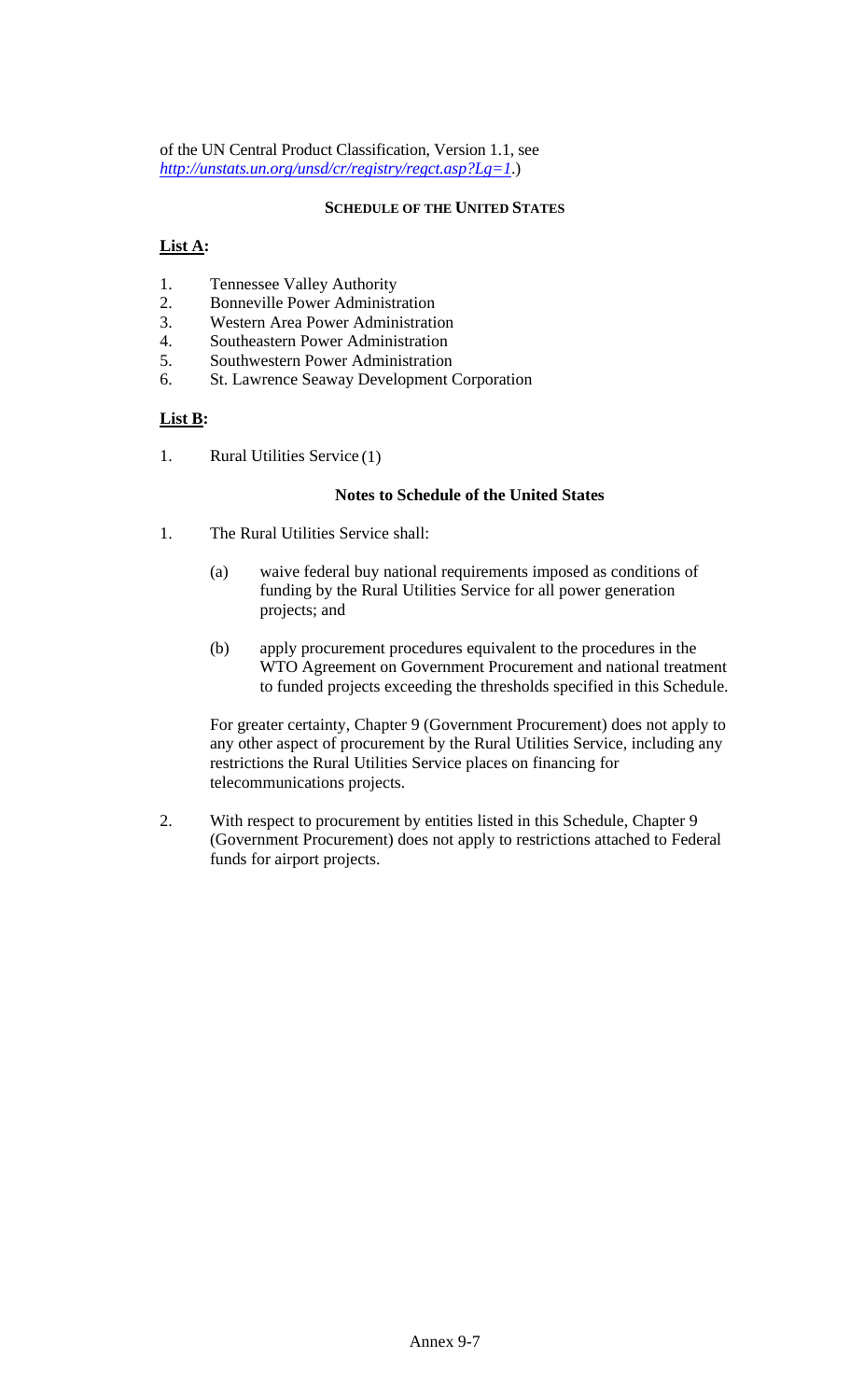### **ANNEX 9-B GOODS**

Chapter 9 (Government Procurement) applies to all goods procured by the entities listed in Annexes 9-A-1 (Central Level of Government Entities) and 9-A-2 (Other Entities), subject to the Notes to the respective Annexes and the General Notes.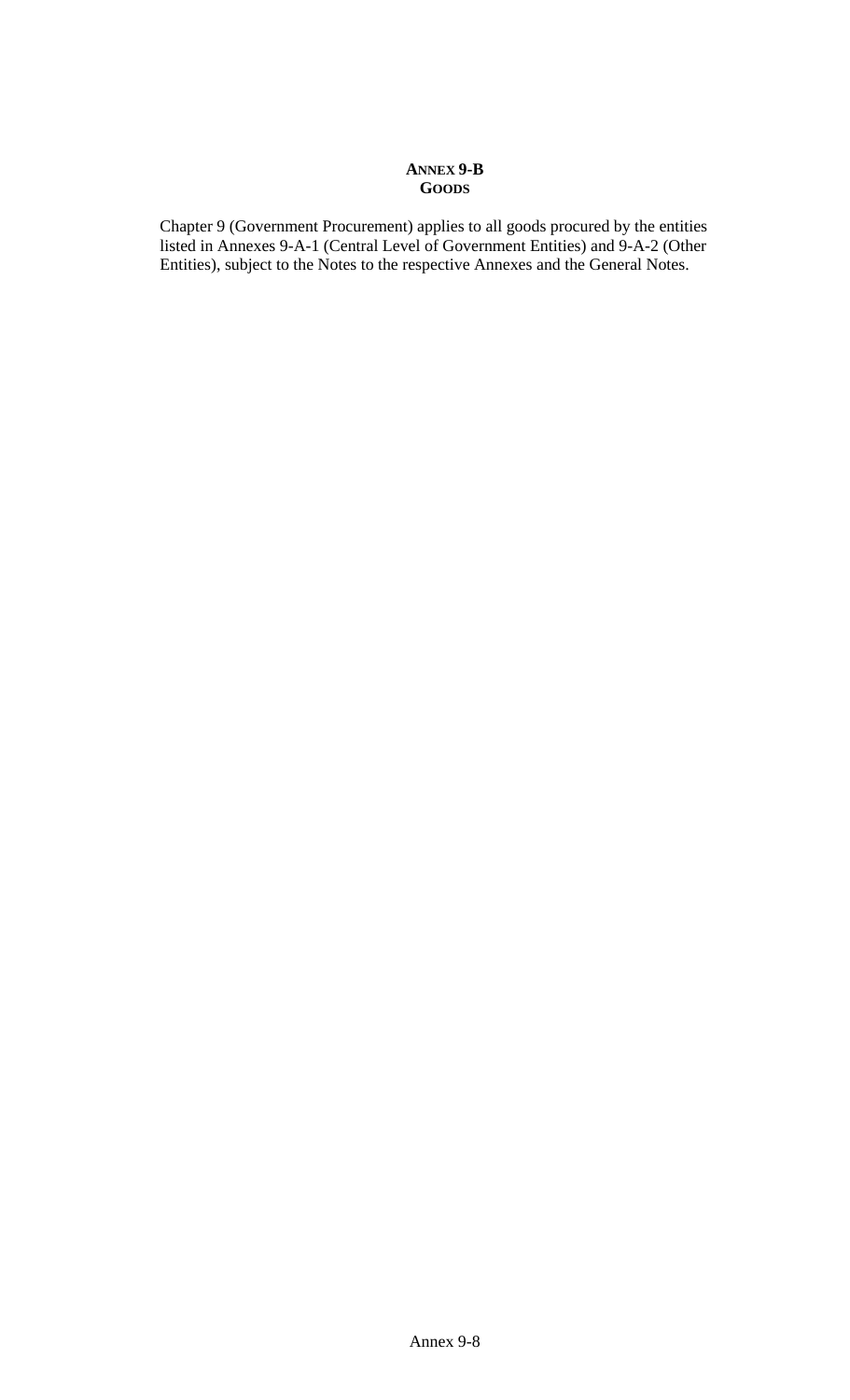# **ANNEX 9-C SERVICES**

Chapter 9 (Government Procurement) applies to all services procured by the entities listed in Annexes 9-A-1 (Central Level of Government Entities) and 9-A-2 (Other Entities), subject to the Notes to the respective Annexes, the General Notes, and the Schedules and Note to this Annex.

#### **SCHEDULE OF BAHRAIN**

Chapter 9 (Government Procurement) does not cover the procurement of the following services:

- 1. Arbitration and Conciliation Services
- 2. Financial Intermediation Services, except Investment Banking, Insurance Services, and Pension Services (CPC 711), and Investment banking services (CPC 712)
- 3. Management of Government-Owned Facilities (Administrative Facilities and Service Buildings, Airfield, Communications, Missile Facilities, Educational Buildings, Hospital Buildings. Industrial Buildings, the Royal Court, the Prime Minister's Court, and the Crown Prince's Court Buildings, Warehouse Buildings, Research and Development Facilities, Other Buildings, Conservation and Development Facilities, Highways, Roads, Streets, Bridges, Dams, Electric Power Generation (EPG) Facilities, Utilities, Other Non-Building Facilities)
- 4. Printing of revenue stamps, bank notes, and religious material
- 5. Research and Development
- 6. Public Utilities
- 7. Telecommunications and Telecommunications Network Management Services

### **SCHEDULE OF THE UNITED STATES**

Chapter 9 (Government Procurement) does not cover the procurement of the following services, as elaborated in the Common Classification System (for a complete listing of Common Classification System, see *http://www.sice.oas.org/trade/nafta/chap-105.asp*):

- A. Research and Development: All Classes
- D. Information Processing and Related Telecommunications Services
	- D304 ADP Telecommunications and Transmission Services, except for those services classified as "enhanced or valueadded services." For the purposes of this provision, the procurement of "ADP Telecommunications and Transmission Services" does not include the ownership or furnishing of facilities for the transmission of voice or data services.
	- D305 ADP Teleprocessing and Timesharing Services
	- D316 Telecommunications Network Management Services
	- D317 Automated News Services, Data Services or Other Information Services
	- D399 Other ADP and Telecommunications Services
- J. Maintenance, Repair, Modification, Rebuilding, and Installation of Goods/Equipment
	- J019 Maintenance, Repair, Modification, Rebuilding and Installation of Equipment Related to Ships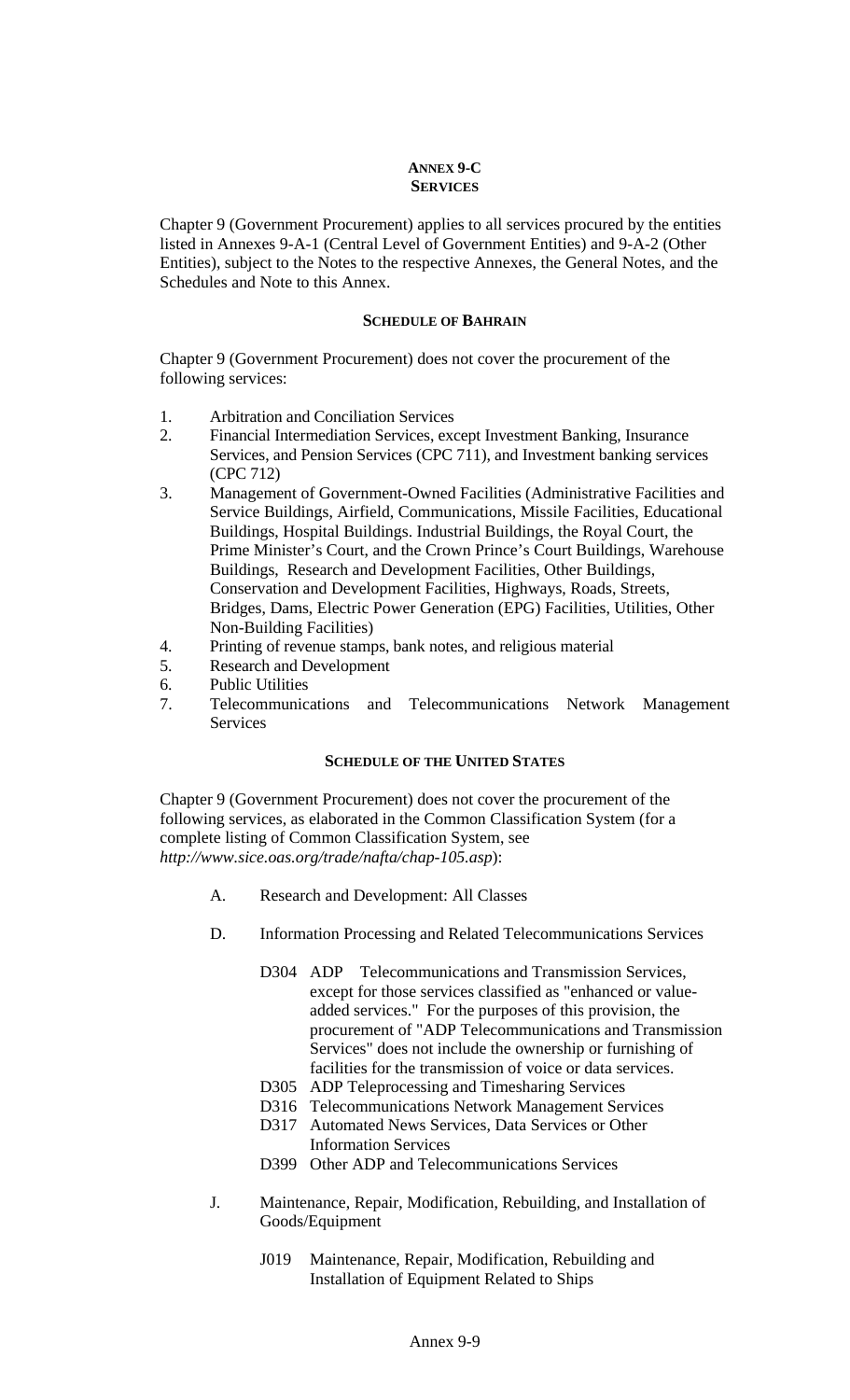- J998 Non-nuclear Ship Repair
- M. Operation of Government-Owned Facilities:

All facilities operated by the Department of Defense, Department of Energy, and the National Aeronautics and Space Administration; and, for all entities:

M180 Research and Development facilities

- S. Utilities: All Classes
- V. Transportation, Travel and Relocation Services: All Classes except V503 Travel Agent Services

## **Note to Schedule of the United States**

1. Chapter 9 (Government Procurement) does not cover the procurement of any service in support of military forces overseas.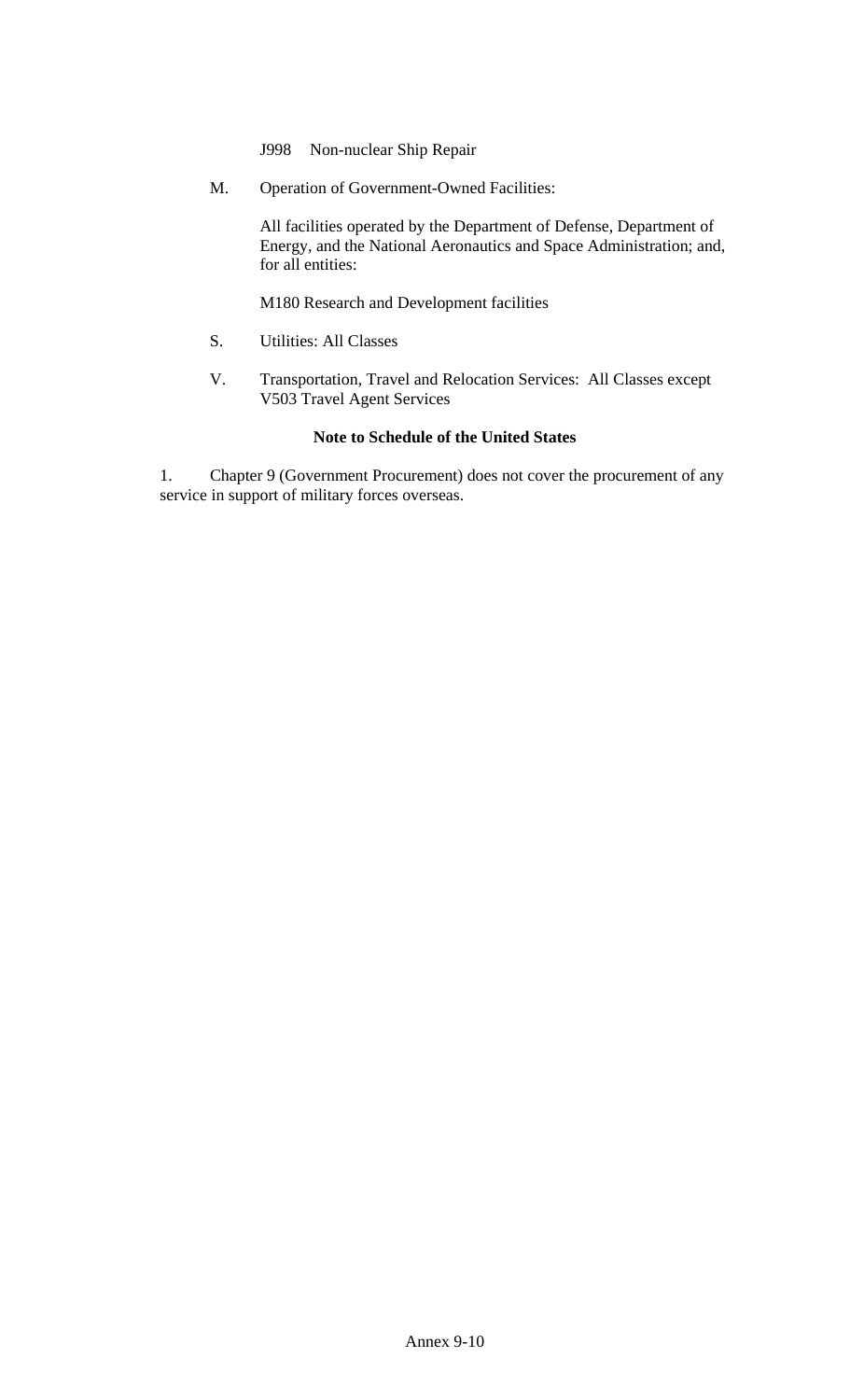### **ANNEX 9-D CONSTRUCTION SERVICES**

Chapter 9 (Government Procurement) applies to all construction services procured by the entities listed in Annexes 9-A-1 (Central Level of Government Entities) and 9-A-2 (Other Entities), subject to the Notes to the respective Annexes, the General Notes, and the Schedules and Note to this Annex.

#### **SCHEDULE OF BAHRAIN**

1. Chapter 9 (Government Procurement) does not cover the procurement of construction services for buildings intended for religious purposes (CPC 54129).

2. Chapter 9 (Government Procurement) does not apply to the procurement of general construction services of civil engineering works (CPC 542) by a covered entity on behalf of a non-covered entity.

### **SCHEDULE OF THE UNITED STATES**

Chapter 9 (Government Procurement) does not cover the procurement of dredging services.

# **Note to Schedule of the United States**

"Buy national" requirements on articles, supplies, or materials acquired for use in construction services contracts covered by Chapter 9 (Government Procurement) shall not apply to goods of either Party.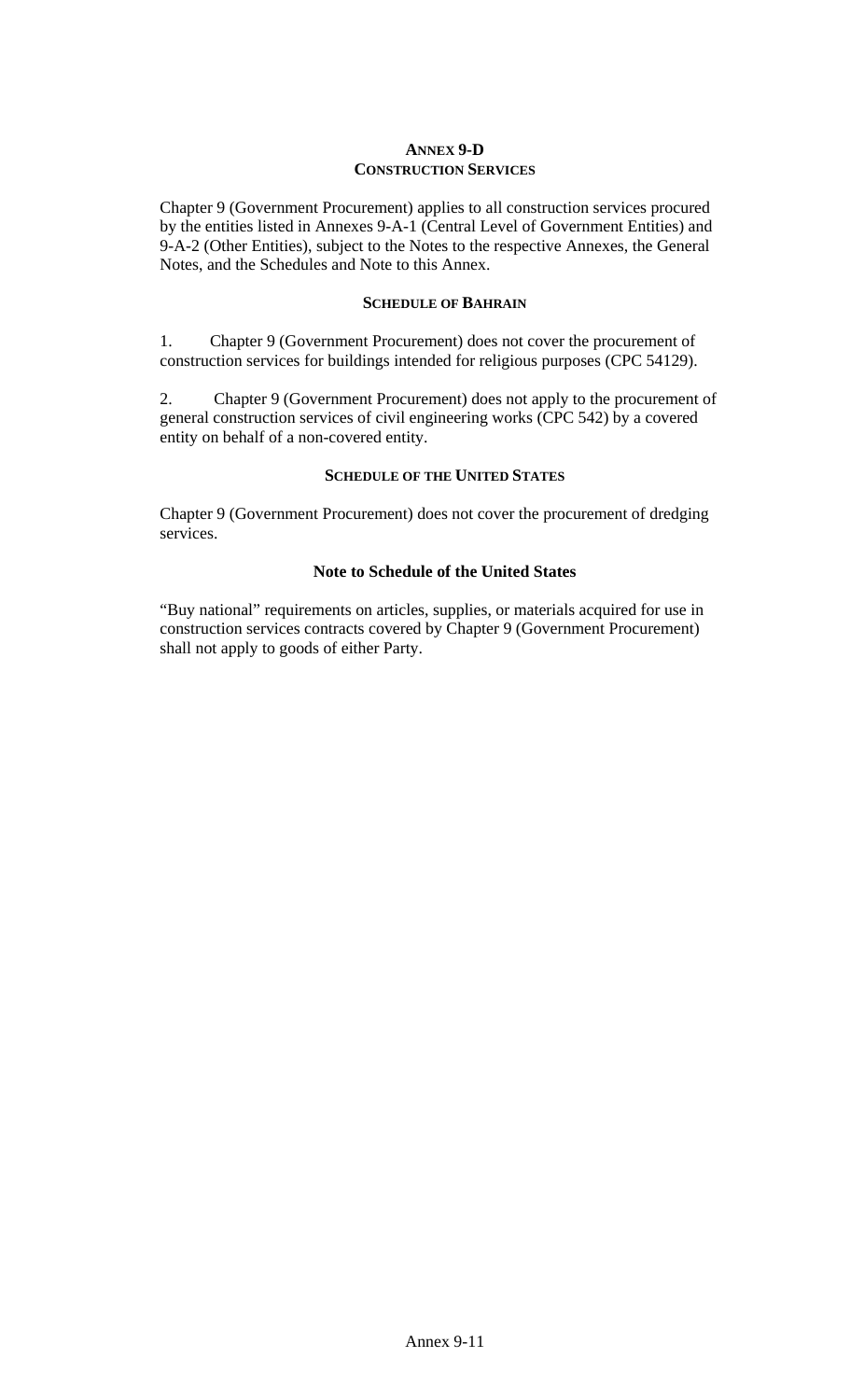### **ANNEX 9-E GENERAL NOTES**

### **SCHEDULE OF BAHRAIN**

Chapter 9 (Government Procurement) does not apply to procurement by one Bahraini government entity of a good or service obtained or acquired from another Bahraini government entity.

### **SCHEDULE OF THE UNITED STATES**

Chapter 9 (Government Procurement) does not apply to set-asides on behalf of small or minority-owned businesses. Set-asides include any form of preference, such as the exclusive right to provide a good or service and price preferences.